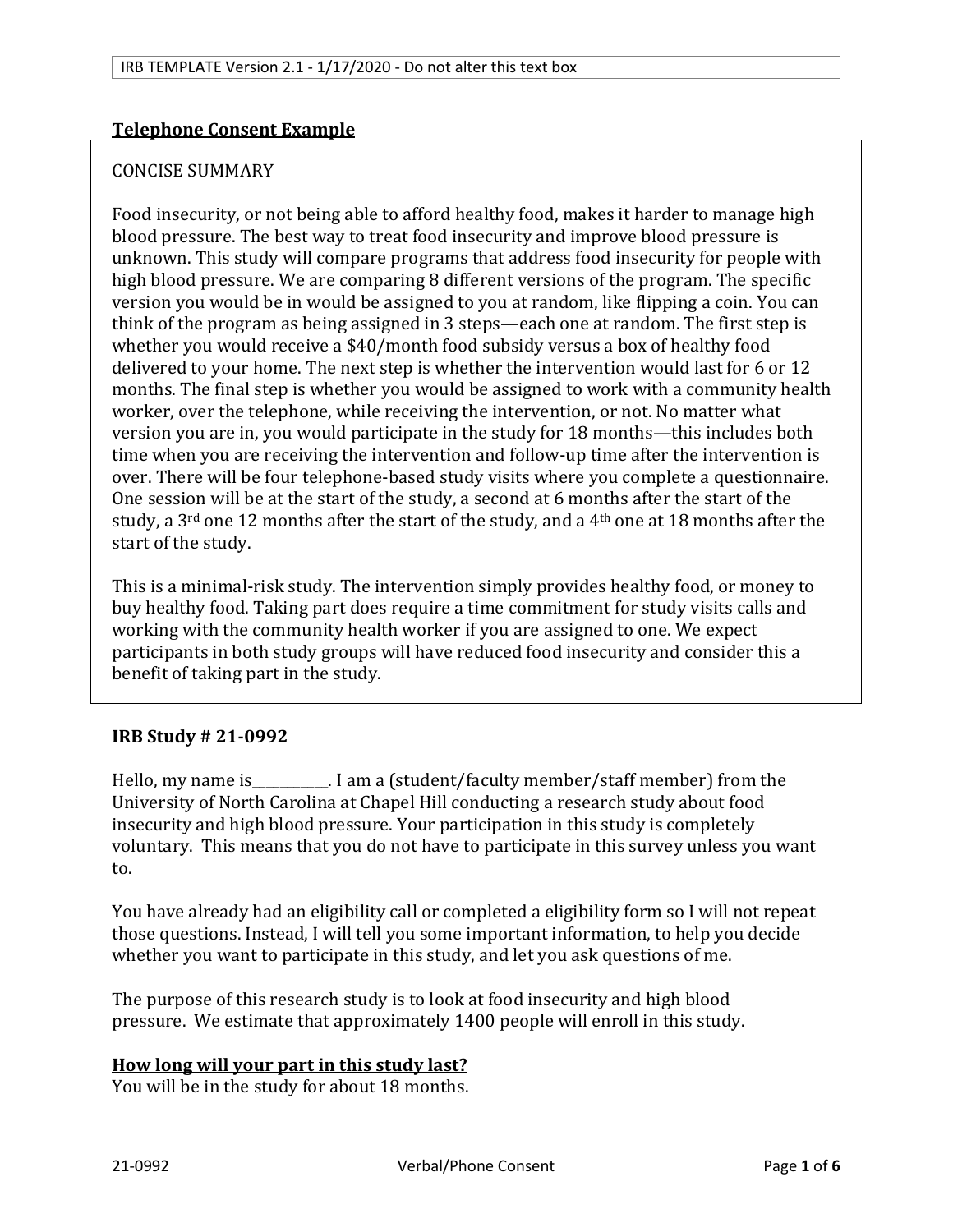# **What will happen if you take part in the study?**

After we have finished reviewing this form, you will decide if you would like to join the study. If yes, you will give verbal consent over the phone.

If you decide to participate, you will complete your first questionnaire, over the phone. You will answer questions about things like what you eat, what types of activities you do and other questions about your health. This should take about 20 minutes.

After you complete this questionnaire, a computer program will randomly assign you, like flipping a coin, to receive one of the food insecurity interventions. There are 8 different variations of these, and you will be assigned to one. The programs vary in 3 key ways, and I will describe those to you below. After you are assigned to a program you will receive a call from a member of the study team to tell you which program you are in, give you more details, and go over next steps.

# **Variation 1: Food Subsidy versus Food Box**

The first variation for the programs is whether you will receive a food subsidy or a food box. If you are assigned to the food subsidy group, you will be given \$40 that can be spent at any Food Lion supermarket each month, to purchase fruits and vegetables. If you are assigned to the food box, you will receive a home delivery of healthy food every 2 weeks. This will include fresh produce, and shelf-stable foods like oils and spices.

### **Variation 2: 6 months versus 12 months.**

The next variation is about the duration of intervention. If you are assigned to the 6 month group, you will receive the intervention for 6 months, and if you are assigned to the 12 month group, you will receive it for 12 months

### **Variation 3: Community Health Worker**

The last variation is whether you will work with a community health worker or not. Making changes for a healthy lifestyle can be difficult. If you are assigned to a community health worker group, you will work with that person to help. They will offer assistance like advice on following a healthy diet, cooking tips, and connection to other resources in your community that might improve your health. You will have monthly telephone calls with the community health worker, lasting about 45-60 minutes, and a brief follow-up call (about 15 minutes). If you are not assigned to the community health worker group, you will still receive the same food insecurity intervention (food subsidy or food box), but will not work with a community health worker.

### **Follow-up Telephone Visits**

You will have four telephone visits. You will be asked to complete a questionnaire 4 times over the course of the study.  Each time should take about 20 minutes. There is a small chance that some of the questions may make you feel uncomfortable.  You don't have to answer those questions if you don't want to.  In fact you don't have to answer any question that you choose not to answer.  And that is fine.  We will just skip that question and go on to the next one.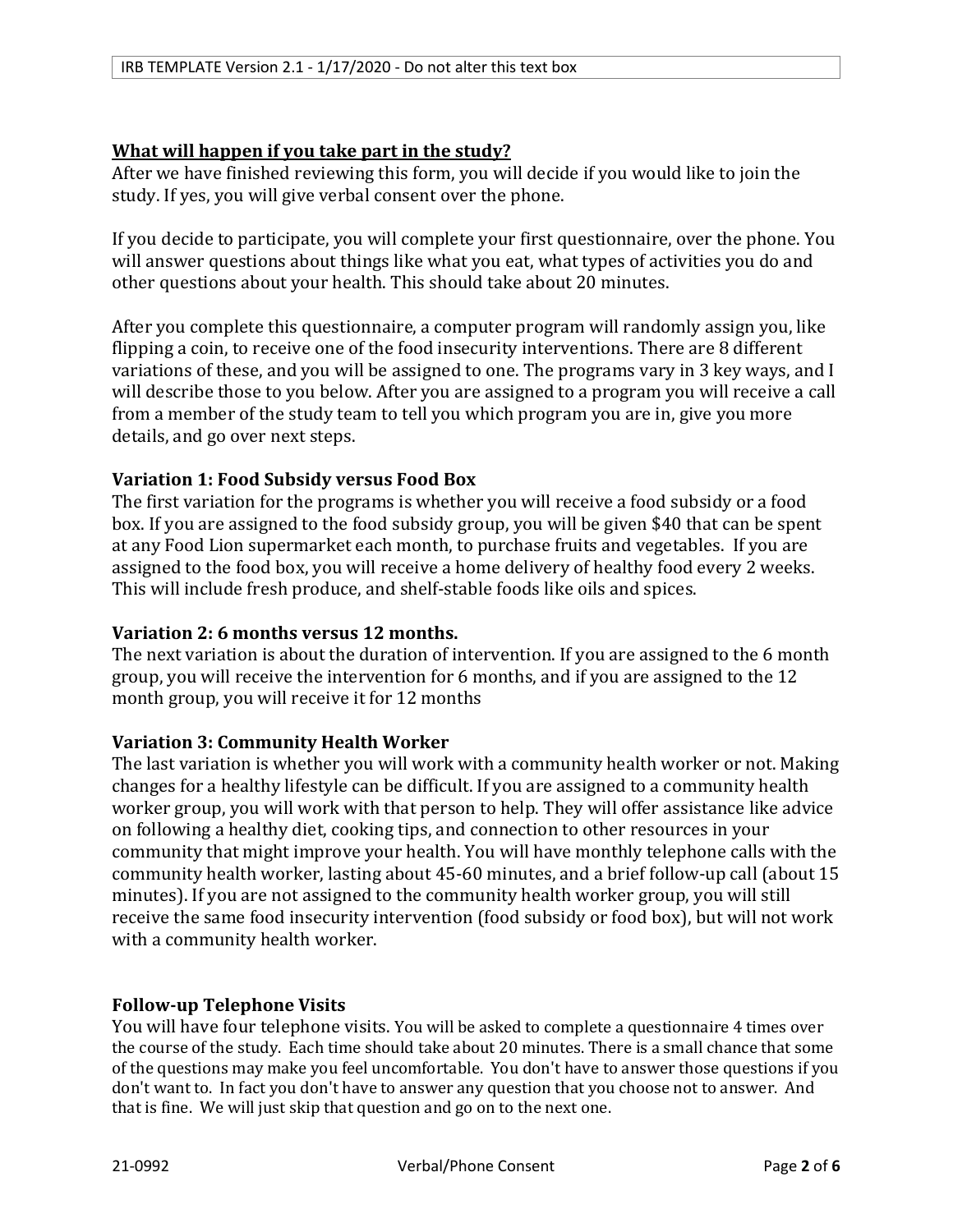The first will be about after we complete the consent process, the second 6 months after you start the study. The third will be about 12 months after you start the study. The fourth will be about 18 months after you start the study. They will be the same as your first study session. You will be called and asked to answer questions over the phone. This call will take about 20 minutes. You will receive \$10 each time you complete one of these follow-up visits. The follow-up visits are the same regardless of what intervention group you are in.

# **Qualitative Interviews**

A subset of study participants will be selected to complete telephone interviews about their experience with the program. These are completely optional and whether you do them or not will not affect your participation in the rest of the study. These interviews will be recorded so we can analyze them, but information from them would only be published in aggregate, not in a way that could identify you. These interviews would take about 30 minutes, and you would receive \$20 for completing one.

### **What are the possible benefits from being in this study?**

Research is done to gain new knowledge. By being in this study you may have more access to healthier foods and better blood pressure control. These are not guaranteed benefits.

# **What are the possible risks or discomforts involved from being in this study?**

There are few risks and discomforts involved with being in this study.

- Overall we think there is very little risk to you from the food, money to buy food, or dietary advice given as part of the program.
- People may have allergic reactions to foods. For known allergies, food vendors will have up to date food allergy training as required in NC, and we will work with the food vendors to ensure potential allergens are appropriately labeled. Please check labels for potential allergens, and not consume foods with those allergens. It is possible that you might have a food allergy that you are unaware of. Overall, we think this risk would be no greater for having taken part in the study than if you did not take part.
- You may choose to lose weight as part of this program. If you do not eat enough, you could lose weight too fast.
- Doing more physical activity is not the main focus of this study. However, we do recommend you do moderate physical activity. Those who increase their level of physical activity may experience minor muscle pain. This is common, affecting more than 50 in a 100 people. Minor muscle pain will go away. This type of activity rarely, less than 1 in a 100, causes serious health problems such as chest pain.
- Changing how you eat could lead to lower blood pressure. Blood pressure that is too low can cause dizziness and even falls. It is very rare that this could be a serious risk, (less than 1 in a 100 people). Typically, the blood pressure is lowered slowly. This will allow your doctor time to observe the lower blood pressure and reduce any blood pressure medicine you may be taking.
- In all studies, there is a very slight chance of loss of privacy. This means the risk that others may see your study information. As we describe in more detail below, we will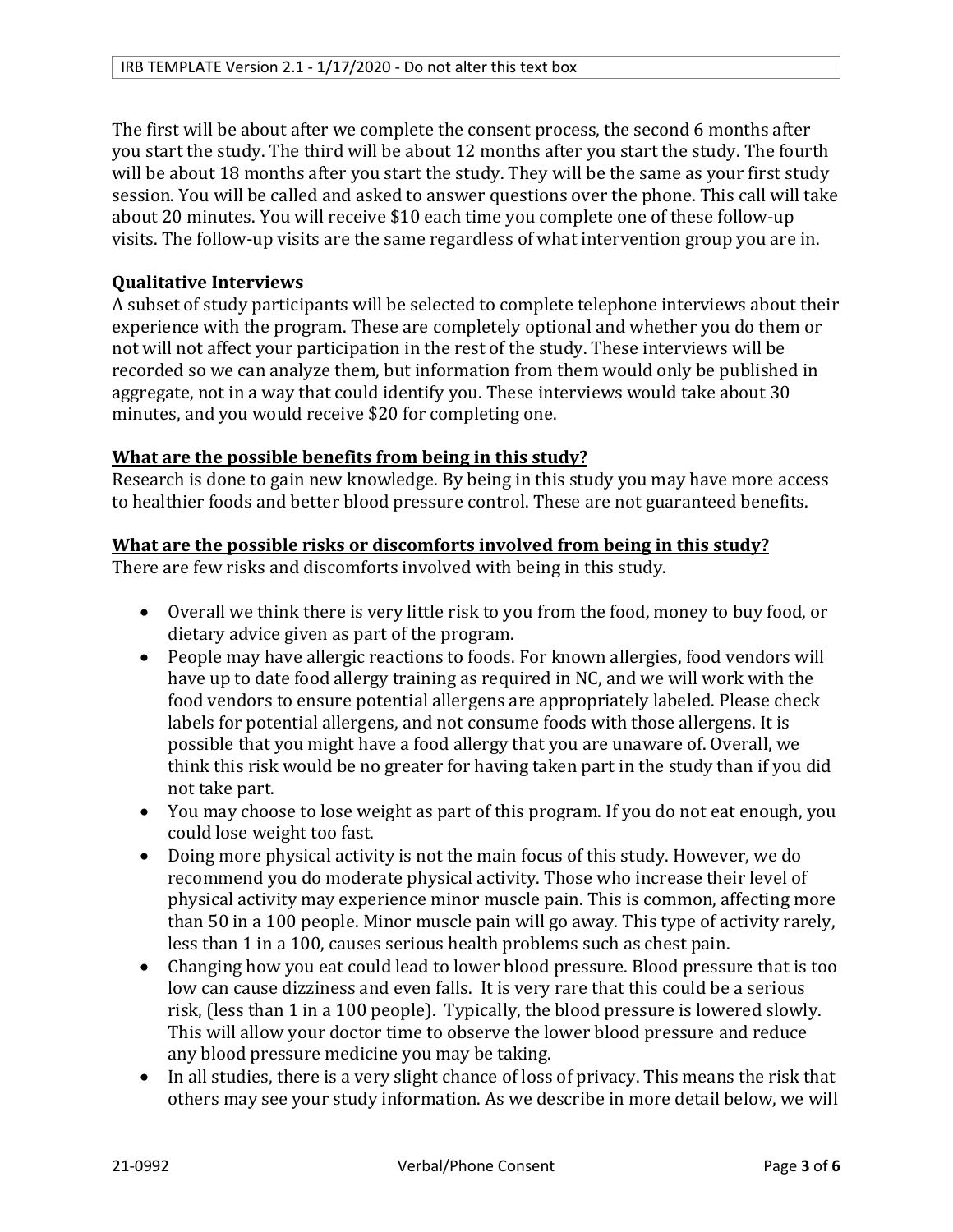do all we can to make sure this does not happen.

Also, there may be other risks we did not list here, including uncommon or previously unknown risks. You should report to the research team any problems that may be due to this study.

### **How will information about you be protected?**

The results of your study surveys and interviews will be stored with your study ID number and your first and last initial. We call this coded data. No one other than study staff will be able to connect your name and study ID as we will follow standard procedures to protect the privacy of research data.

For this study, we also need to access your electronic health record data, held at UNC. This will enable us to look at your blood pressure, medications, and similar information important for the study. To do this, after we complete this consent form, we will also read you a HIPAA authorization form that enables us to look at this information. If you do not wish to provide this authorization, you will not be able to participate in the study.

Your study information will only be shared among study team members. Team members are at both UNC and Blue Cross Blue Shield of North Carolina. All will have undergone training about protecting information safely and respecting the rights of research participants.

Your name, contact information and any food allergies will be shared with vendors that manage food box or subsidy delivery. These third parties are not affiliated with UNC and that once the specified information is disclosed to the third parties it is possible that they may use the information according to their own policies and/or procedures.

We may use your coded data, as described above, in future research without additional consent. However, in some cases, the Institutional Review Board (called IRB and described below) may require that you be re-contacted and asked for your consent/permission to use your data in a specific research study. You have the right, at that future time, not to participate in any research study for which your consent is sought.

When writing reports or publishing articles participants will not be identified by name. Although every effort will be made to keep research records private, there may be times when federal or state law requires the disclosure of such records, including personal information. This is very unlikely, but if disclosure is ever required, UNC-Chapel Hill will take steps allowable by law to protect the privacy of personal information. In some cases, your information in this research study could be reviewed by agents of the University or research sponsors for purposes such as quality control or safety.

### **What if we learn about new findings or information during the study?**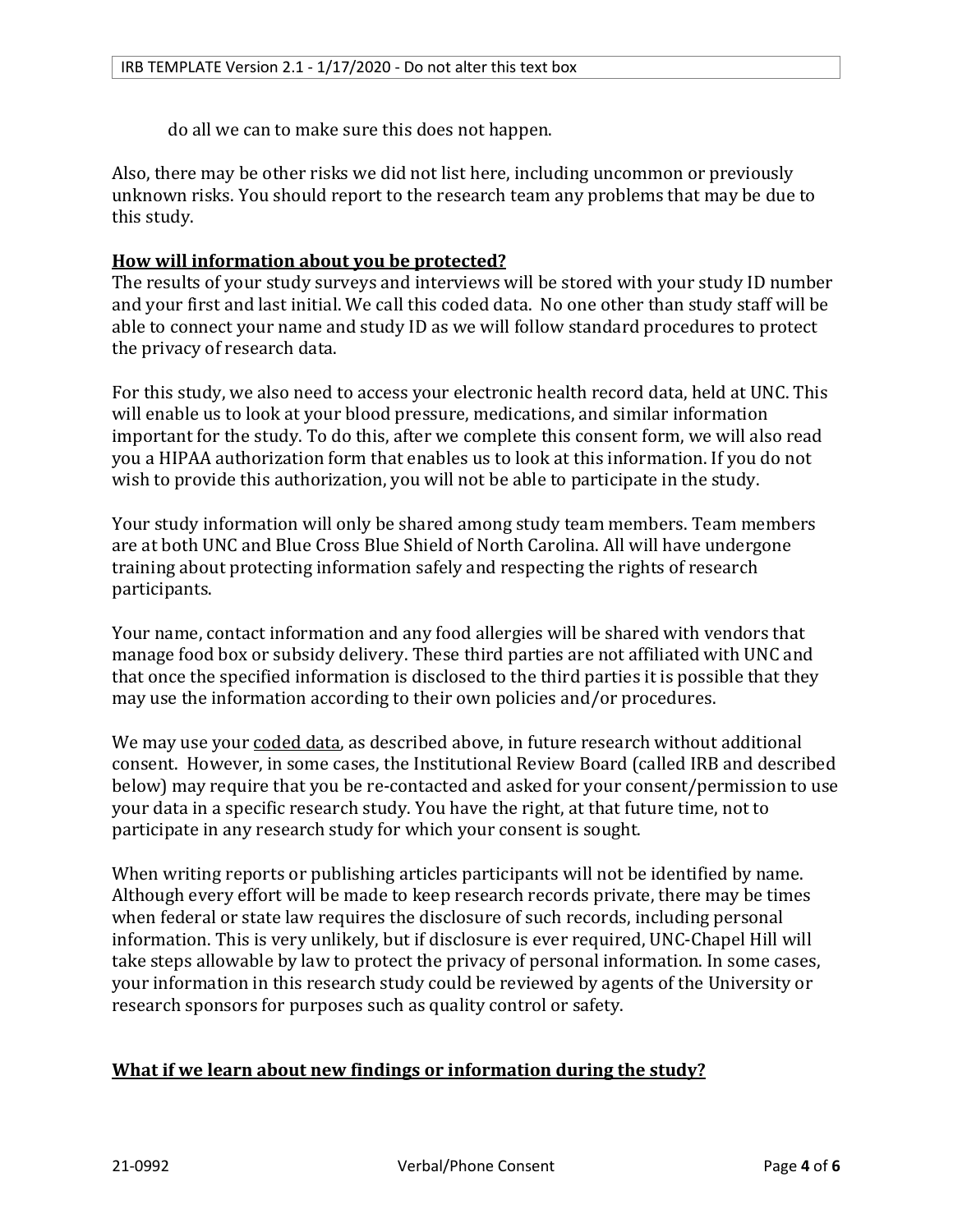You will be given any new information gained during the study that might affect your willingness to continue participating.

#### **Will it cost you anything to be in this study?**

It will not cost you anything to be in this study.

#### **Who is sponsoring this study?**

This research is funded by Blue Cross Blue Shield-NC (The Sponsor). This means that the research team is being paid by the sponsor for doing the study. In addition, external site principal investigator, Lori Taylor the Senior Program Manager on the Driver's of Health Team of Blue Cross Blue Shield of NC and co-investigator Brant Morefield the Director of Healthcare Research Evaluation and Improvement with Blue Cross Blue Shield of NC will evaluate the effectiveness of food insecurity intervention ( food subsidy vs. health food delivery ).

If you would like more information, please ask the researchers listed in the first page of this form.

Blue Cross NC wants to help members gain access to healthy food to better understand how it may improve overall health and how Blue NC should improve benefits in the future. Your decision to participate or not will have no impact on your insurance coverage or care provided.

#### **Study Withdrawal:**

Changes that preclude us from collecting data, such as changes in healthcare provider or health insurance may result in withdrawal from study.

#### **What if you have questions about this study?**

You have the right to ask, and have answered, any questions you may have about this research.

A description of this clinical trial will be available on www.clinicaltrials.gov, as required by U.S. Law. This website will not include information that can identify you. At most, the website will include a summary of the results. You can search this website at any time.

#### **What if you have questions about your rights as a research participant?**

All research on human volunteers is reviewed by a committee called the Institutional Review Board or IRB. This committee works to protect your rights and welfare. If you have questions or concerns about your rights, would like more information or have suggestions please contact them. You can call the Institutional Review Board at 919-966-3113 or you can email IRB\_subjects@unc.edu.

Are there any other questions I can answer for you? {If No, proceed below}